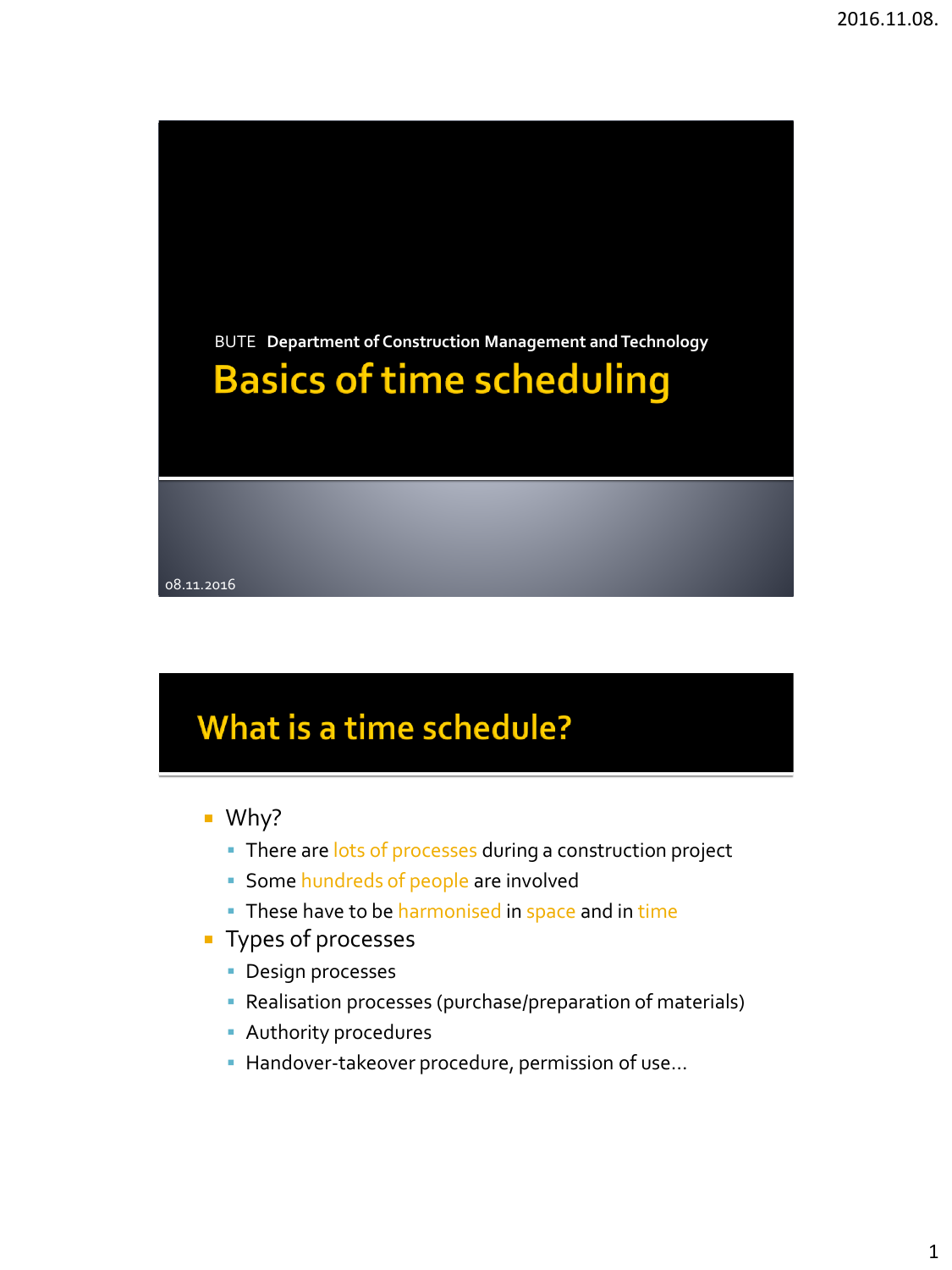### What is a time schedule?

- **Affecting factors:** 
	- Law, regulation;
	- **Financing**;
	- **Technology**;
	- Resources...
- $\blacksquare$  Time and...
	- Money: Financial schedule, cash-flow
	- **Quality: Quality control plan**
	- Resources: human, machine, material, money…

#### What is a time schedule?

- **Purposes and aims** 
	- To give the duration of a project/construction
	- To expose likely difficulties of the future, and help to solve them
	- To minimize the unproductive time of men and machines
	- To use as a control tool
- Plan  $\rightarrow$  Organise  $\rightarrow$  Manage  $\rightarrow$  Control
	- The time plan has to be detailed (and accurate) enough for the actual use – project manager, construction manager, general foreman, skilled workers, etc.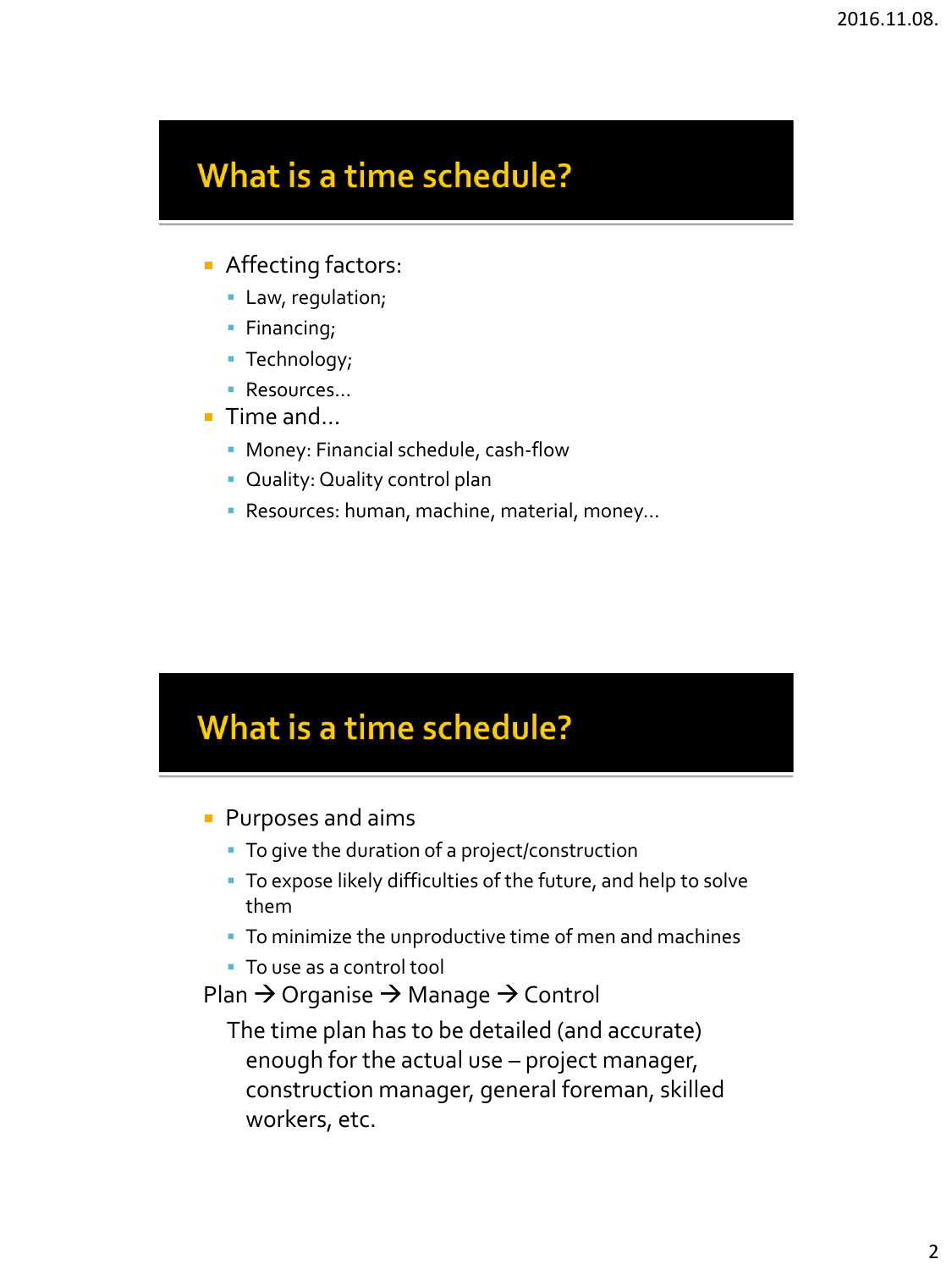## What is a time schedule?

- Types of schedules according to elaboration (during a building project)
	- The later it is made, the more accurate and detailed it can be
	- Time scale >
	- Number of activities <



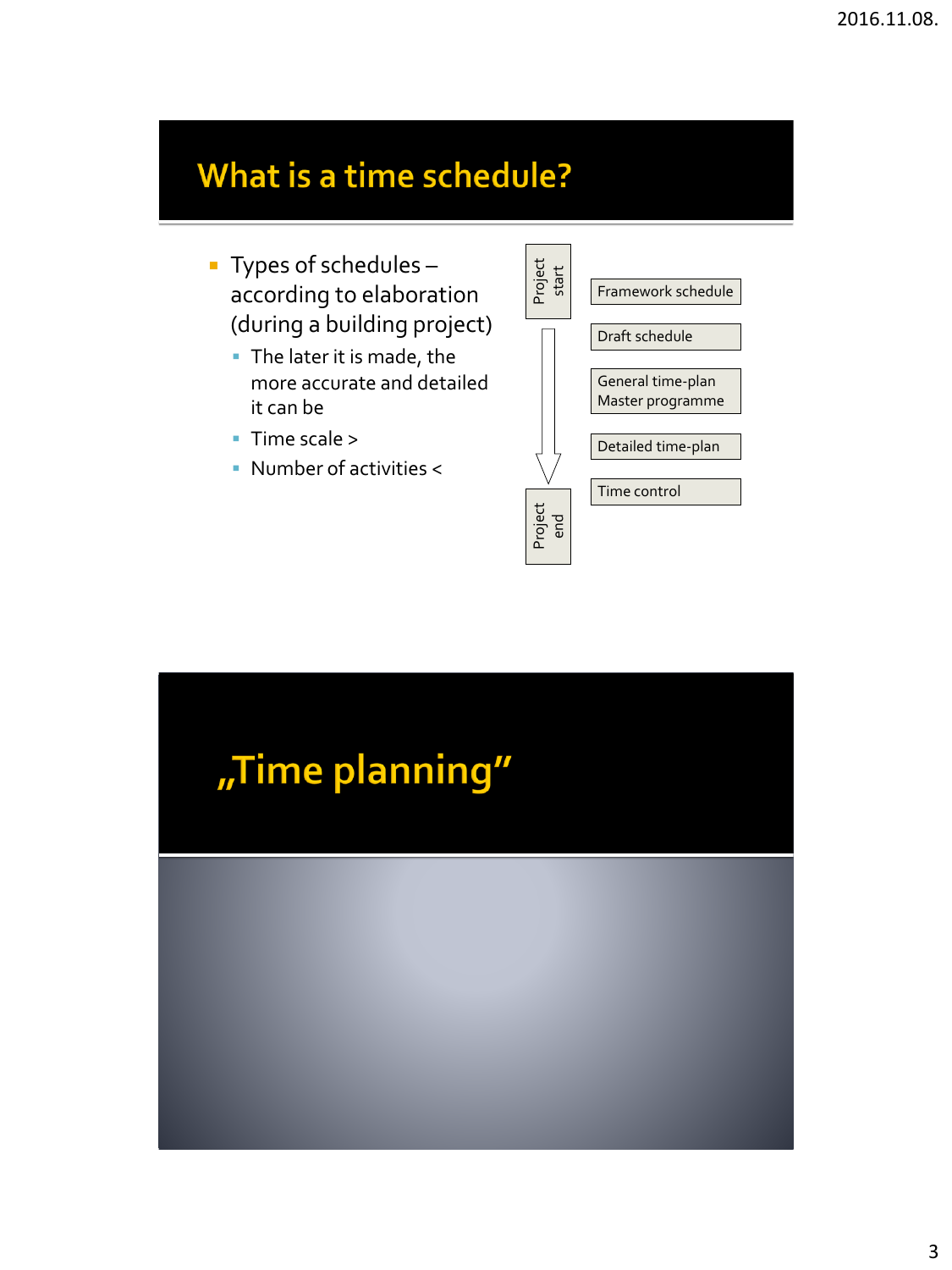### "Time planning"

Information needed

- What to do?
	- **Operations, activities;**
	- **Events;**
	- Quality and quantity.
- $\blacksquare$  How to do it?
	- **Technology**;
	- Type of labour (trades);
	- Type of machine, equipment;
	- **Subcontractors.**
- Costs?



# "Time planning"

- **Information incorporated:** 
	- **Duration of activities or time span available**
	- **Contents on technology (how?)**
	- **Time-Space correspondence**
	- **Sequence based on technologies**
	- **Milestones: starting and finishing** dates  $\rightarrow$  whole duration



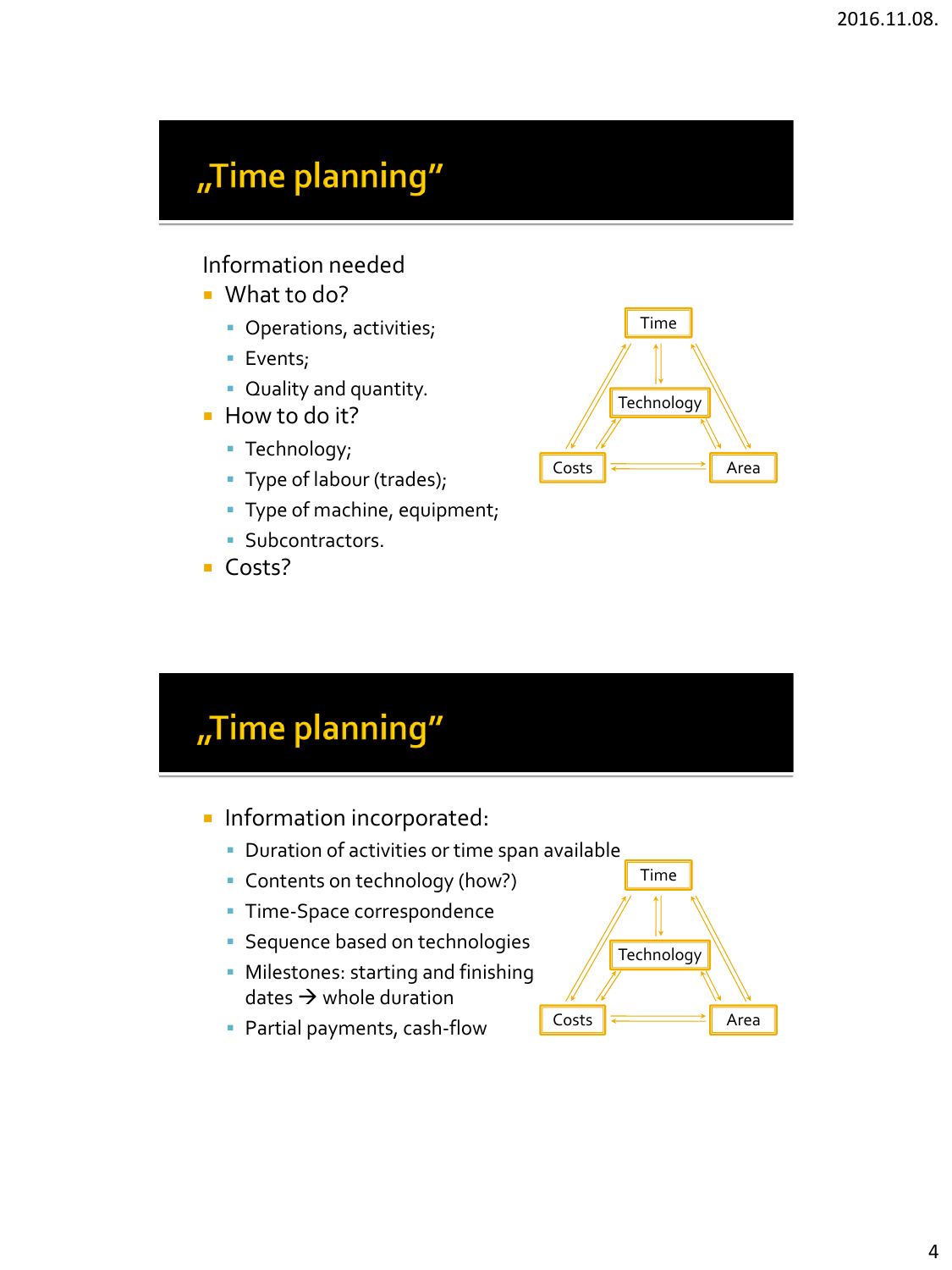### "Time planning"

Standards: tools for estimating time required for the processes

- Performance standard [time/unit] (h/m<sup>3</sup>, h/m<sup>2</sup>...)
- Standard output [unit/time] (m<sup>3</sup> /h, pcs/h)
- The standards are determined by statistical/ technical analysis, by measuring and comparing former performance.
- The standards have to be adjusted to the actual circumstances (location, resources, …)

# "Time planning"

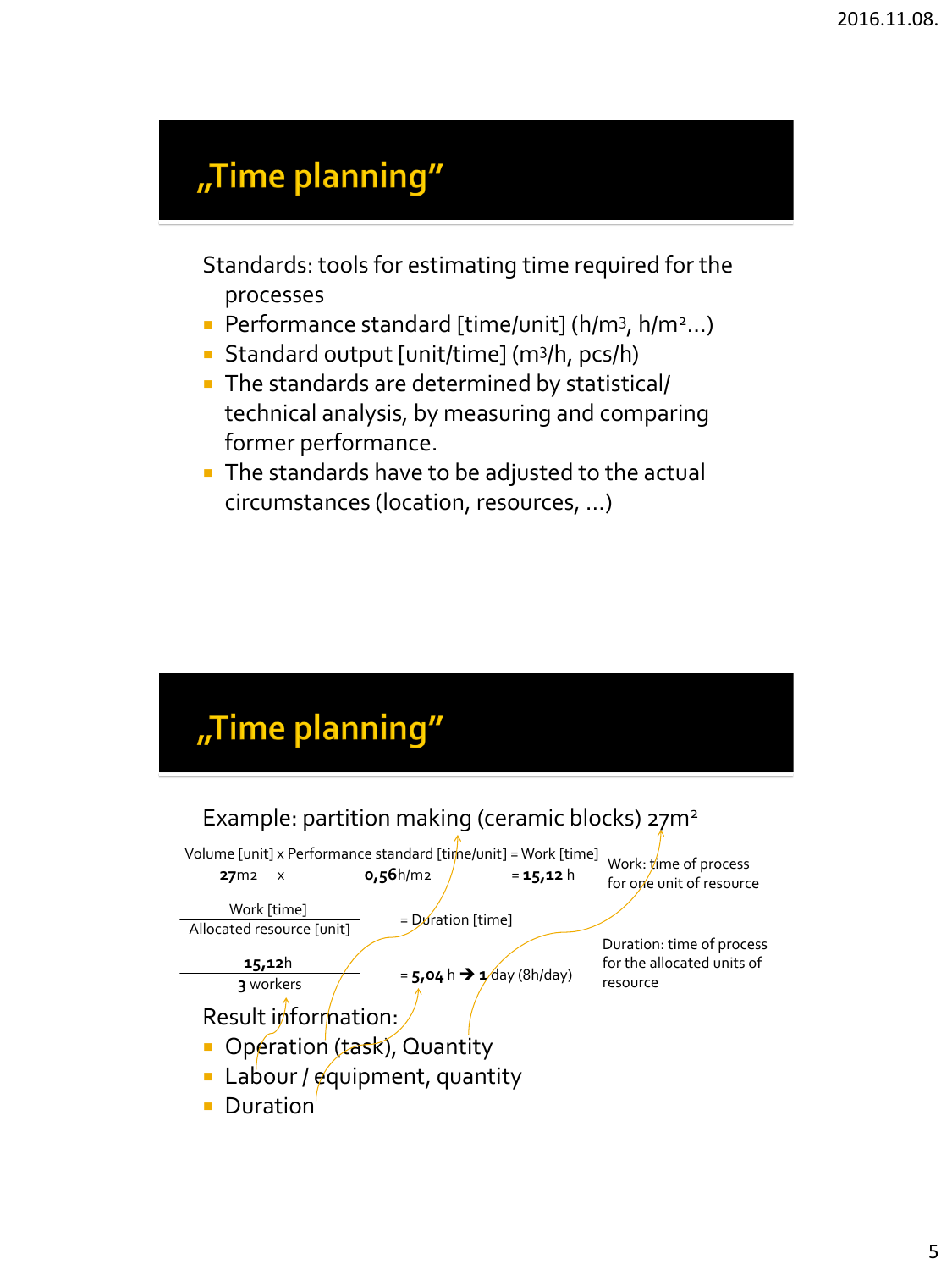## "Time planning"

#### Example: partition making (ceramic blocks) 27m<sup>2</sup>

Volume [unit] Work  $[time] = \frac{1}{\text{Standard output [unit/time]}}$  Work: time of process for one unit of resource

Volume [unit] x Performance standard [time/unit] = Work [time]<br>  $27m2 \times 0.561/m2 = 15.12 h$ <br>
Work [time]  $27m2 \times Q_156h/m2 = 15,12 h$ Duration [time] = Work [time] Allocated resource [unit]

Duration: time of process for the allocated units of resource

#### Result information:

- **Operation (task), Quantity**
- **Labour / equipment, quantity**
- **Duration**

# "Time planning"

From these results

- $\blacksquare$  the time-plan,
- the labour schedule,
- $\blacksquare$  the equipment (plant) schedule,
- the material schedule,
- and the payment schedule can be made.
- Connections between operations:
- **Consecutive**
- **Parallel** Activities

**D**verlapping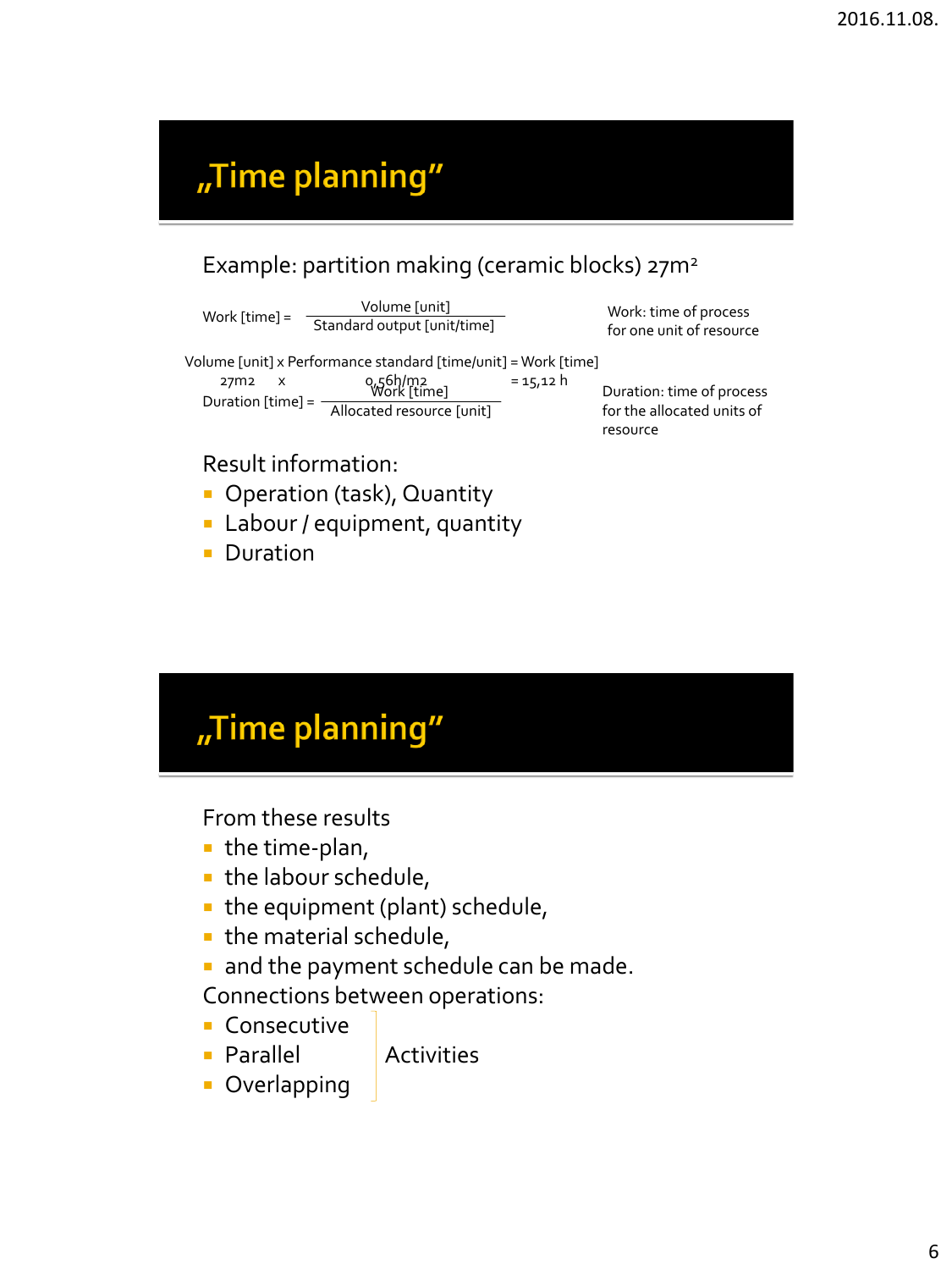

# Time schedule representation

Timetable (tabular or alpha-numerical schedule)

- **Data given with numbers dates**
- **Exact, but difficult to see the current status** Example: a retaining wall

| ID             | <b>Activity</b>                    | Time | <b>Start</b>   | <b>Finish</b>  | Labour,  | <b>Machine</b> | Cost.      | <b>Remark</b>   |
|----------------|------------------------------------|------|----------------|----------------|----------|----------------|------------|-----------------|
| $\mathbf{1}$   | Demolish top soil                  | 2d   | $02 - 04 - 10$ | 03-04-10       |          | 1 bulld.       | $\epsilon$ |                 |
| $\overline{2}$ | Excavating trench                  | 2 d  | $04 - 04 - 10$ | 05-04-10       | ३ labr.  | 1 backh.       | $\epsilon$ | 15%<br>labr.    |
| $\overline{3}$ | <b>Blinding</b>                    | 3 d  | 06-04-10       | 08-04-10       | 5 labr.  |                | €          |                 |
| 4              | Formwork<br>(foundation slab)      | 3 d  | 08-04-10       | $10 - 04 - 10$ | 2 carp.  |                | €          |                 |
| 5              | Reinforcement<br>(foundation slab) | 5d   | $08 - 04 - 10$ | $12 - 04 - 10$ | 4 steel. |                | €          | 35%<br>prefabr. |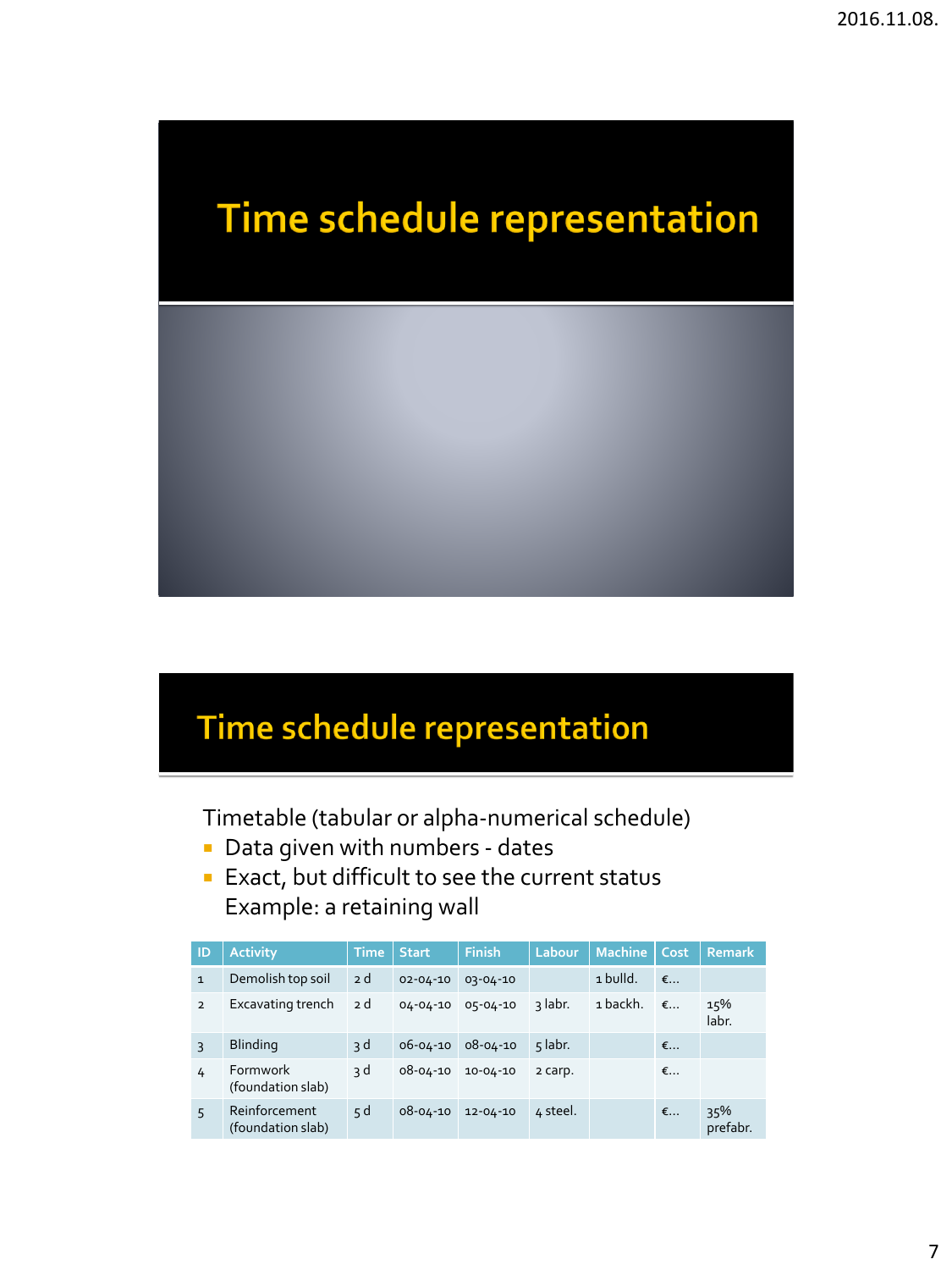#### Bar chart –Gantt chart

- **Most widely used technique**
- A list of project elements (+other information) duration visualised
- **Easy to see the current status "today"**



# Time schedule representation

#### Bar chart –Gantt chart

**Resource management: workers, equipment** 

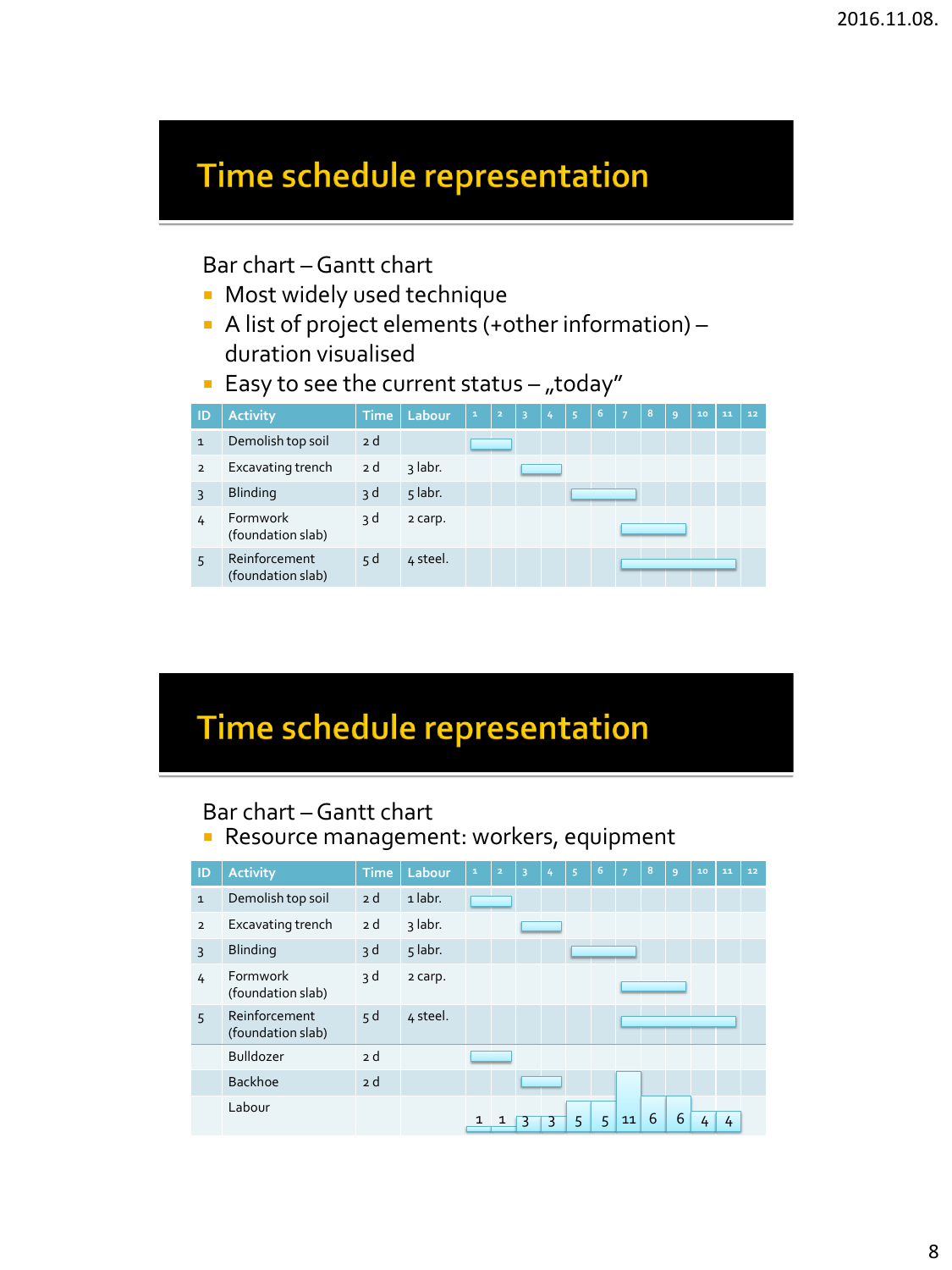Linear schedule – Cyclogram

- It shows progress: space and time
- It consists of two scales one for time (e. g. days, weeks,…) and one for space (+tabular info)



### Time schedule representation

Network diagram

- $\blacksquare$  It contains information about relations of activities
- $\blacksquare$  Easy to see the activities that affect the finishing time of the whole project (critical path), and activities that can have lag (delay).
- **Two types of network diagrams:** 
	- **activity on arrow (AOA) CPM**
	- activity on node (AON) these are generally easier to create and interpret. (MPM)